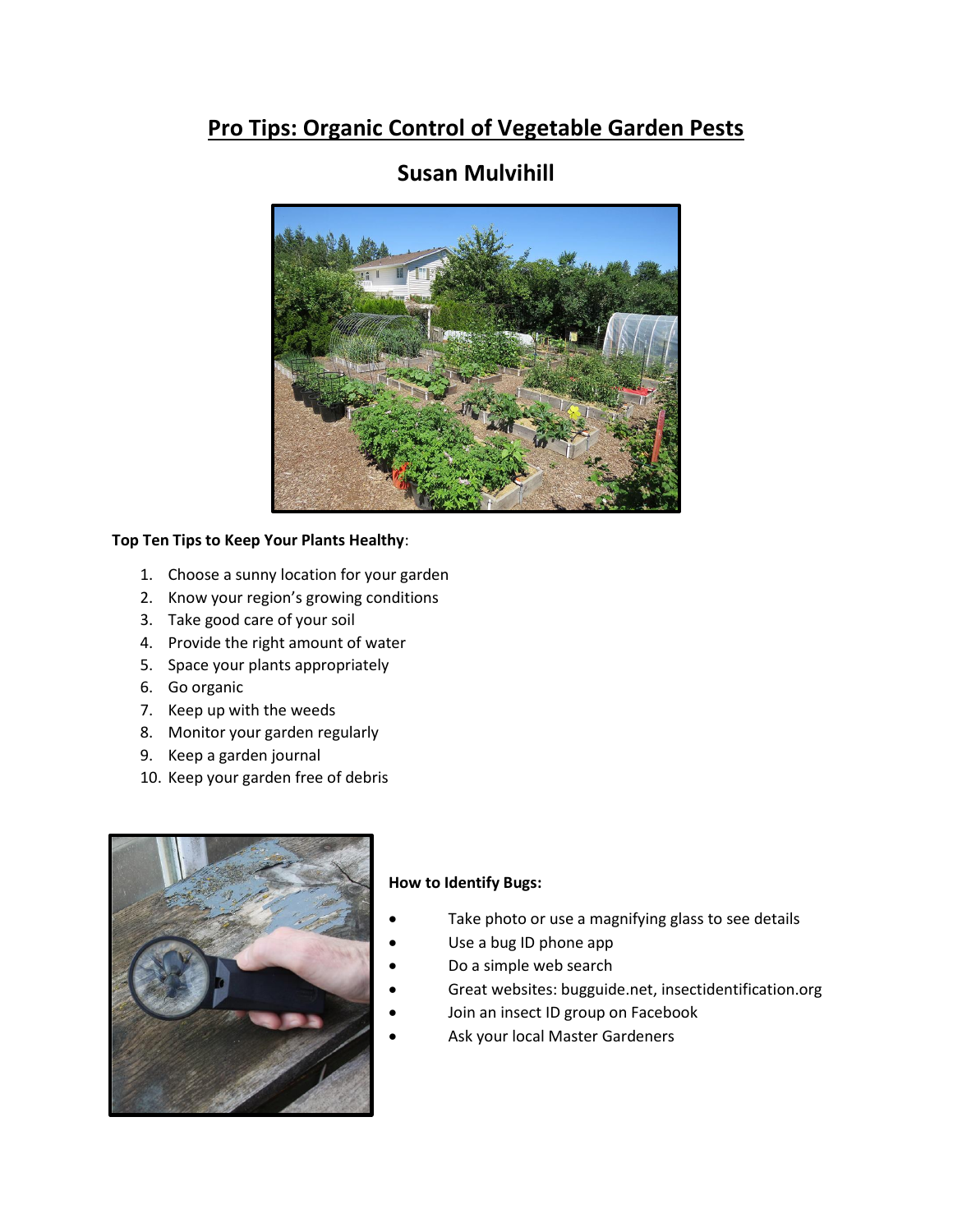

### **Pest Profiles:**

## **Aphids** (*pictured above*)

- ❖ 1/8" long, look for the cornicles ("tailpipes") to positively ID them
- ❖ They exude waxy substance for defense
- ❖ They excrete honeydew from their sap-sucking activities
- ❖ Aphids reproduce asexually, except late in the year they mate and female lays eggs, which hatch in spring
- ❖ Females are born pregnant!
- ❖ Live birth
- ❖ Crops they bother: artichokes, asparagus, beans, beets, cabbage family (arugula, broccoli, Brussels sprouts, cabbage, cauliflower, collards, kale, kohlrabi, radishes, rutabagas, turnips)
- ❖ Look for puckered leaves, sticky honeydew
- ❖ Controls: spray them with a jet of water; don't use a lot of nitrogen fertilizer; use floating row cover over susceptible crops (for whole season if plants don't require pollination OR keep cover on until plants start blooming)
- ❖ Organic products: Horticultural oil, insecticidal soaps\*, Neem\*, plant extracts, pyrethrins\* (\*= toxic to pollinators, so apply very early or late in the day when they're not active)

#### **Cabbage worms (imported)**

- ❖ Adult: imported cabbage white butterfly
- ❖ Larva: caterpillar (green with yellow stripe)
- ❖ We also get cabbage loopers and diamondback caterpillars (same controls)
- ❖ Crops they bother: cabbage family crops
- ❖ Look for holes in leaves, caterpillars on or near leaf midrib
- ❖ Controls: floating row cover (these crops don't need pollination), hand-pick, clean up plant debris
- ❖ Products: *Bacillus thuringiensis*, Neem\*, plant extracts, pyrethrins\*, spinosad\*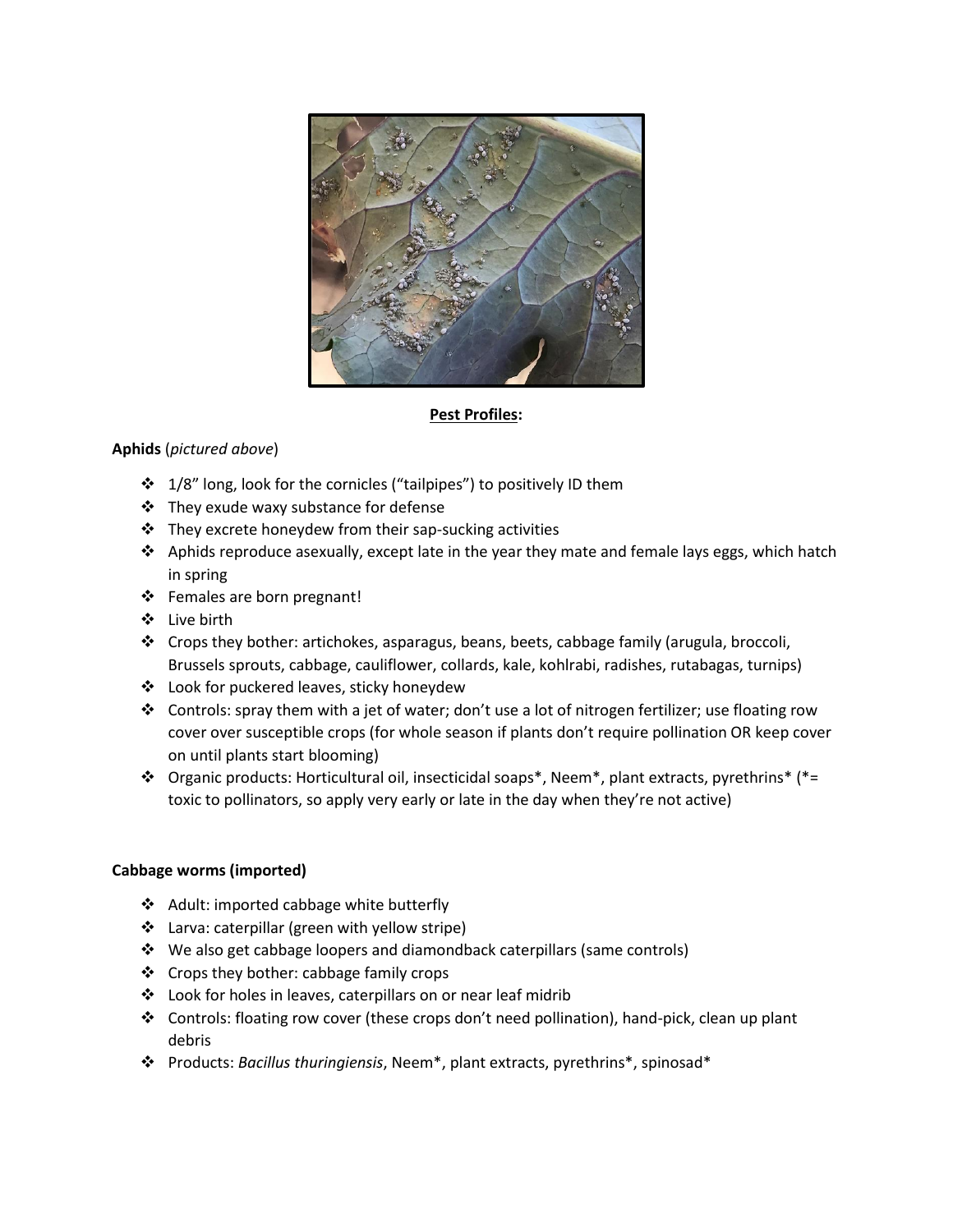#### **Carrot flies (a.k.a. Carrot root flies)**

- ❖ Adult: 1/5" long fly with shiny black body and orange head
- ❖ Larva: ¼" long cream-colored maggot, overwinter in soil
- ❖ They are attracted to the scent of carrots
- ❖ Crops they bother: Carrot family (carrots, celeriac, celery, dill, fennel, parsnips)
- ❖ Look for tunnels, grooves and roots, rust-colored excrement
- ❖ Controls: Crop rotation, plant later in season, intercrop with garlic to disguise carrot scent, floating row cover, don't overwinter crops in the ground, clean up debris, pull up Queen Anne's Lace (host plant)
- ❖ Easy DIY project: Erect a 2-foot-tall barrier around planting because flies aren't able to fly higher than the tops of the plants

### **Slugs**

- ❖ Gastropods ("stomach-foot"); they are mollusks
- ❖ They are nocturnal
- ❖ Crops they bother: Artichokes, basil, beans, beet family crops, cabbage family crops, lettuce, peppers, tomatoes
- ❖ Look for irregularly-shaped holes, slime trails
- ❖ Controls: Eliminate moist hiding places, water in the morning, use drip irrigation if possible, hand-pick, trap under boards
- ❖ Use beer traps, copper foil barriers around base of susceptible plants
- ❖ Products: Diatomaceous earth, plant extracts, organic slug bait (non-organic bait contains metaldehyde which is toxic to pets, etc.)

## **Stink Bugs**

- ❖ Brown marmorated stink bugs & green bugs are most common here
- ❖ ½" to 5/8" long, shield-shaped bodies
- ❖ Crops they bother: Artichokes, beans, corn, tomatoes, peas, peppers, squash
- ❖ Look for holes, excrement, dimpled or distorted fruits, sunken bean/pea pods
- ❖ They try to come indoors for the winter; stink bugs don't bite or sting
- ❖ Controls: Hand-picking, stink bug traps that utilize pheromones, floating row cover (remove when plants bloom), insecticidal soap\*, pyrethrins\*
- ❖ Seal up cracks or other areas where stink bugs can get into your house